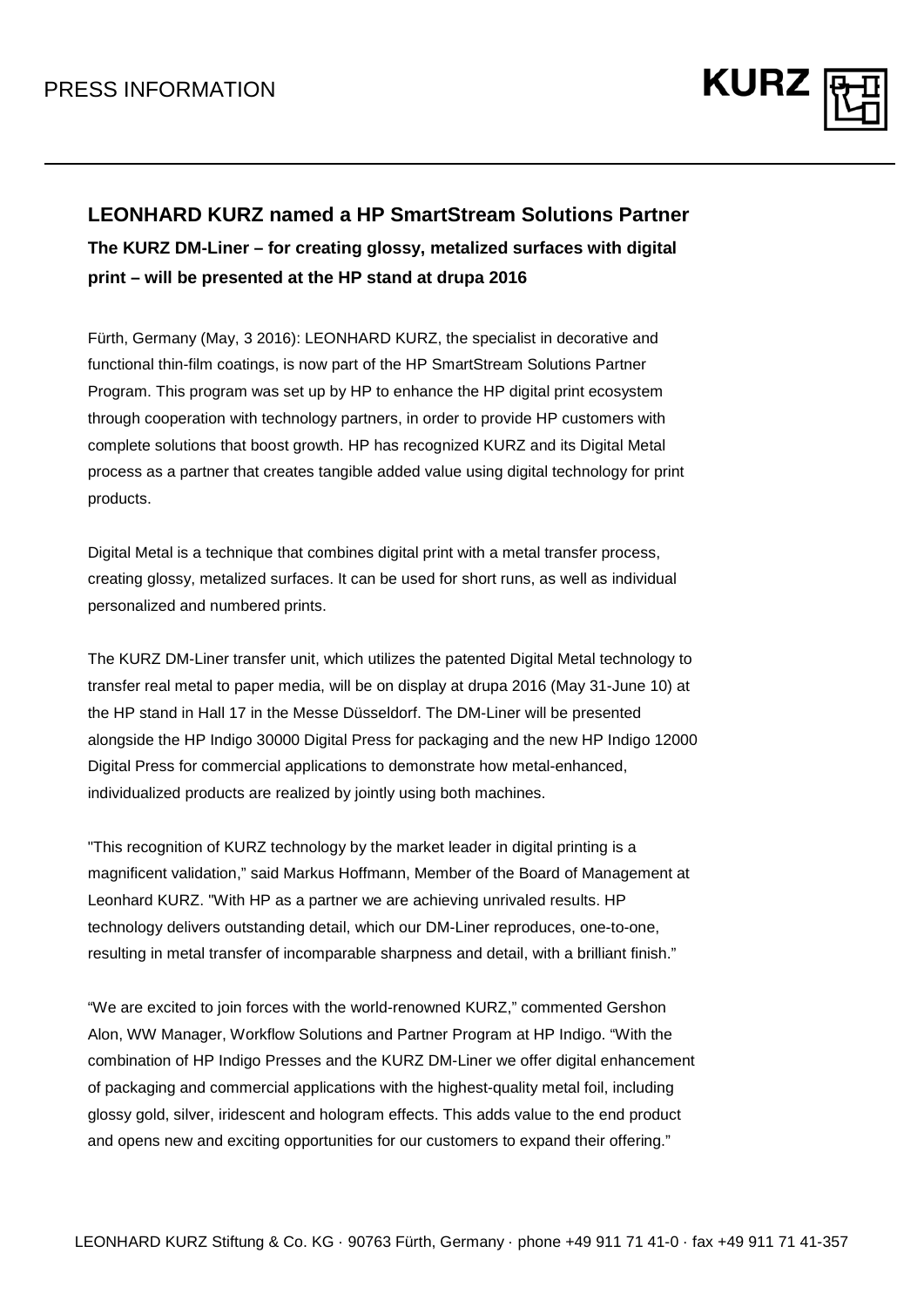



**<Photo caption>** The KURZ DM-Liner transfer unit – for creating metal effects in digital print, using the Digital Metal technique

Photo: KURZ

## **About KURZ**

The KURZ Group is a global leader in hot stamping and coating technology. KURZ develops and manufactures decorative and functional layers applied to carrier foils for a large variety of applications. The range includes metallized, pigmented and holographic stamping foils for packaging or print products, surface finishes for electronic devices or automotive parts, protective and decorative lacquers for furniture or household appliances, authenticity features for brand name items, metallic applications for textiles, and different types of coatings for many other applications. With 4,500 employees in eleven production plants in Europe, Asia and the USA, 24 international subsidiaries and a global network of agencies and sales offices, the KURZ Group manufactures and sells a comprehensive range of products for surface finishing, decoration, marking and counterfeit protection, rounded off by an extensive range of stamping machines and stamping tools. KURZ also continuously invests in new technologies, and is developing innovative solutions for integrating functionality into surfaces.